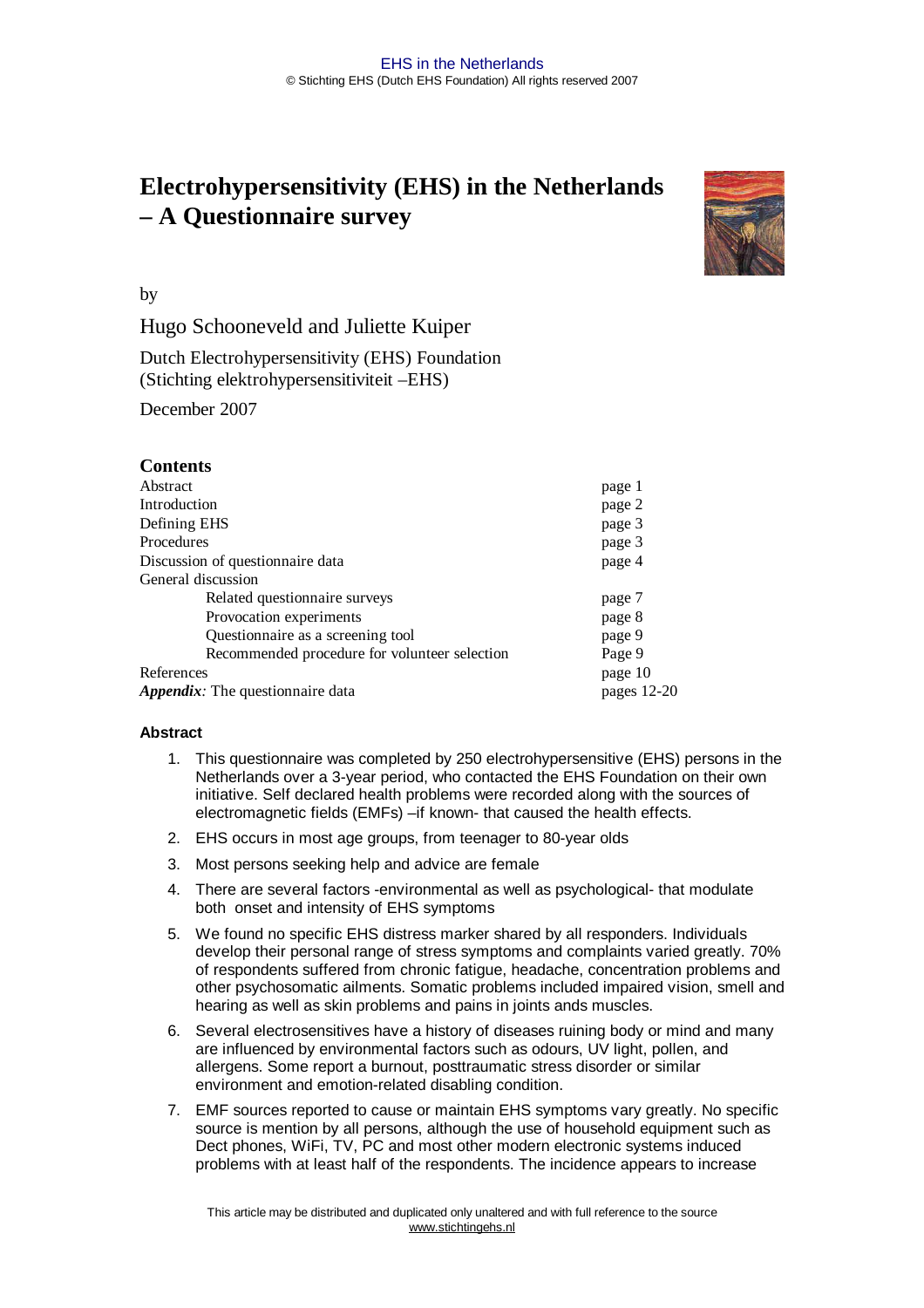during last year. External EMF sources such as GSM/UMTS and TETRA Base stations played a minor role. AC magnetic fields emitted by underground electricity cables were recognized as a new source of concern.

- 8. Living in an apartment with several neighbours is a risk factor due to EMFs travelling through wall and floors
- 9. Three-quarter of the respondents have sought conventional medical advice, usually with little success. Half of the respondents visited alternative practitioners, also with little satisfaction. Ten percent of them claim to have recovered fully whereas 42% report being only moderately healthy, although they still needed help with EMF reduction.
- 10. 38% of the respondents are still at work and maintain a partial of full time position
- 11. Most respondents consider themselves to have an emotional character.
- 12. Some report that other members of the family also show sign of EHS, indicating that there is some sort of hereditary factor involved in acquiring the oversensitivity for EMFs.
- 13. It is speculated that the personal stress system is a key factor determining how health problems are perceived and dealt with.
- 14. It is argued that provocation experiments should be designed such that personal differences in EMF perception and nature of health effects should be taken into account.

# **Introduction**

### **Why a questionnaire?**

Until recently, information about electrohypersensitivity (EHS) was non-existent in this country and there was no interest in this matter by the government or health agencies. Electrosensitive persons had no place to go for instructions or help to alleviate their problems. This questionnaire should provide basic information about the complex manifestations of EHS.

Early signs of electrohypersensitivity arose in the Netherlands around 1985. The phenomenon was unknown at the time and the press had no interest, which hampered the spreading of the message. In Sweden, a leading country in the implementation of digital techniques discussions had started already. Electrosensitives had grouped and started an informative website, www.feb.se . This site was probably the first and sole source of information, presenting material that was most refreshing for those who sought information on EHS. The English section of this site was a most useful source of information for some years and encouraged others to take EHS serious and do something about it. The incidence of EHS in Sweden was about 1,5% of the inhabitants of Stockholm (Hillert 2002) and there is no reason to suppose that such a figure would be much lower in the Netherlands. We hope this document will initiate public debate on that matter.

We established an informal Working group on EHS (WEO) in the Netherlands in 2001 (www.electroallergie.org), which in 2007 developed into the Dutch EHS Foundation (www.stichtingehs.nl) . The aims were to assess the EHS problem through close contacts with electrosensitives and to extract from them their knowledge and insights about:

- 1. The personal experience: which health problems are experienced?
- 2. Is there a common 'marker' symptom characteristic for the condition of EHS?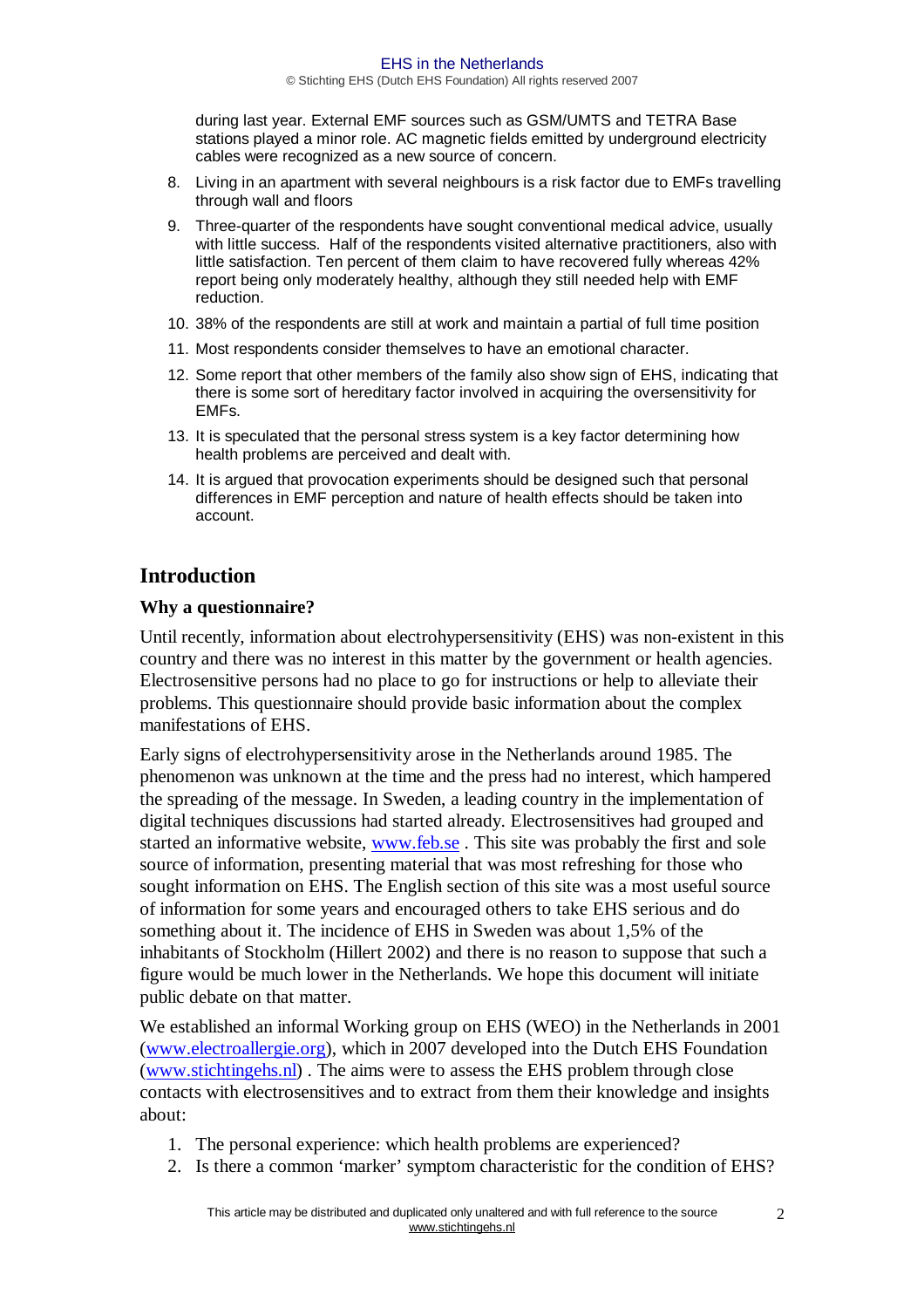- 3. Is there a common risk factor in the form of specific electromagnetic fields from appliances and installations?
- 4. Their search for medical or paramedical help or from alternative (complementary) practitioners.

We envisaged that such knowledge would be useful for:

- 1. Electrosensitive people can be helped to understand the complexity of their EHS problem. We can give better advice on EMF management strategies.
- 2. Provocation experiments to assess people's ability to detect the presence or absence of EMFs can be designed better. The conditions under which groups or individuals are subjected to EMF exposure and questioned about their subjective experiences should be redefined. Attention should be paid to both high- and low-frequency EMFs.

The results of earlier versions of this questionnaire –based on 200 respondents- have been published before (Schooneveld and Kuiper, 2006).

The phenomenon of EHS has been reviewed extensively by Johansson (2006) and there is a wealth of information as to the effects of EMF on living tissue (Carpenter and Sage, 2007), by both biophysical (Swanson and Kheifets, 2006) and biochemical mechanisms (Lai and Singh, 2004).

# **Defining EHS**

Healthy people not affected by a hypersensitivity for EMF sometimes express scepticism as to the nature of EHS and the very existence of such a medically unexplained health condition. As the WHO phrases it:

*"EHS is characterized by a variety of non-specific symptoms, which afflicted individuals attribute to exposure to EMF. The symptoms most commonly experienced include dermatological symptoms (redness, tingling, and burning sensations) as well as neurasthenic and vegetative symptoms (fatigue, tiredness, concentration difficulties, dizziness, nausea, hart palpitation and digestive disturbances).The collection of symptoms is not part of any recognized syndrome. EHS resembles multiple chemical sensitivities (MCS), another disorder associated with low-level environmental exposures to chemicals. Both EHS and MCS are characterized by a range of non-specific symptoms that lack apparent toxicological or physiological basis or independent verification. A more general term for sensitivity to environmental factors is* Idiopathic Environmental Intolerance (IEI)*, which originated from a workshop convened by the international program on chemical sensitivity (IPCS) of the WHO in 1996 in Berlin. IEI is a descriptor without any implication of chemical aetiology, immunological sensitivity or EMF susceptibility. IEI incorporates a number of disorders sharing similar non-specific medically unexplained symptoms that adversely affect people. However, since the term EHS is in common usage it will continue to be used* here"(WHO Fact sheet #296, December 2005).

 This is the formal way of looking at the problem. The EMF-affected individuals have a different view: they simply know –often by experimentation- that certain pieces of electrical equipment, installations or facilities make them sick. Switching these items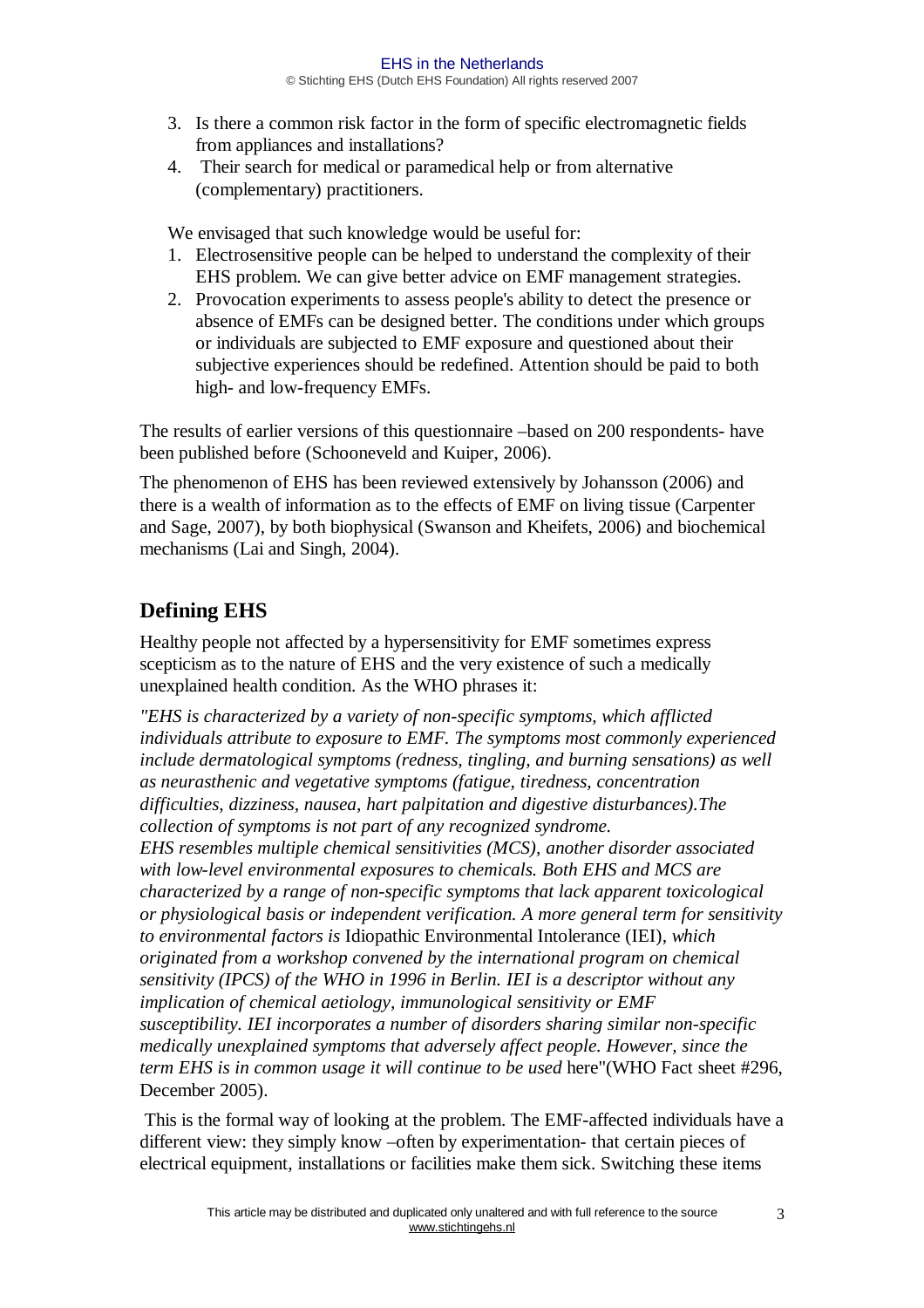off or lowering EMF exposure by shielding or increasing distance solves most of the problems. It is as simple as that. The EHS Foundation helps them finding out which appliances are most disturbing and what to do about it.

We learned in a early phase that specific attention should be paid to EMFs of extremely low frequencies (ELF). Recently, the World health organization (WHO, 2007) published a monograph in which interest in ELF fields in encouraged.

# **Procedure**

As the WEO working group and the EHS became more widely known, well over onthousand electrosensitives contacted us for advice and support. They were handed the questionnaire before being admitted as a member. Their early answers formed the basis of this enterprise. As our insights grew, irrelevant questions were deleted from the next questionnaires issued, new questions were incorporated. Our major revisions brought us to the list presented here. Most people were contacted by one of our staff for an indepth interview. When there was no hesitation as to the state of electrosensitivity, their data has been used for this evaluation.

In the original questionnaire, 38 major questions were presented, with 284 possible answers. Actual numbers of responses are given along with the percentage or choices made. Not all questions are presented here because they were personal and not of statistical relevance although answers were highly relevant for assessing the individual's circumstances.

The data from 250 questionnaires was collected over a 3.5 year period, from January 2003 to summer 2007. Ages and some other data reflect the situation at the time of answering the questions. There was a shift in the assessment of -for instance- the EMF hazards experienced, health effects mentioned and assistance of the alternative therapists sought. No statistics on such trends are available at this point.

The forms to be completed had ample space for additional comments which did not fit the pre-programmed answering boxes. These comments were valuable to us because they reflected the human person behind the answers given. Their views were not only essential for re-editing questions in following issues of the questionnaire, they also made clear how the tremendous variations in perceived danger and bad health was caused or dealt with. Several of the points made in the discussion were derived from this background information not found in the Appendix tables. The data actually given in the tables more or less speaks for itself. It is the interpretation that counts.

# **Discussion of the data in the questionnaire (see Appendix)**

# *Individual experiences*

The tables in the questionnaire show that EHS affects broad categories of people (all age groups, gender, and professions), that a broad variety of EMF radiating equipment and machinery is causing problems, and that a wide variety of health problems is reported.

It is this variation that causes disbelief among people who are not themselves electrosensitive. Stories of EHS sufferers would be incoherent, EMF energies reported to be disturbing would be too small to hold responsible for whatever known biological effect on humans. There would simply be no well-established biological mechanism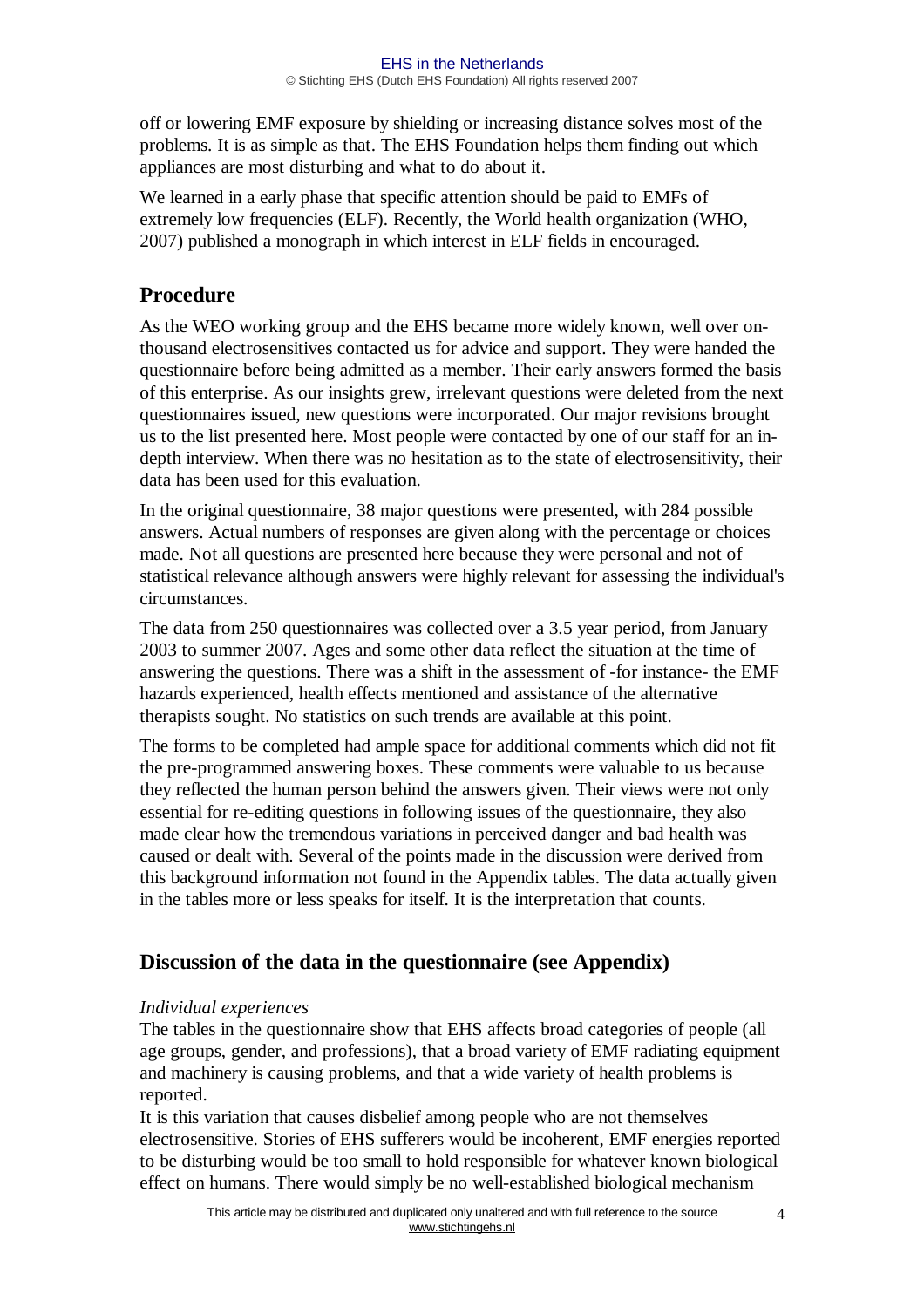explaining such a degree of sensitivity. Indeed, we did not find any specific marker for EHS among respondents. It is also true that other diseases or ailments are characterized by similar health problems. Some developed a hypersensitivity for odours (MCS patients), hard sounds (tinnitus, hyperacusis), (UV) light (CPLD), allergens (allergies), food additives, chemical intolerances, etcetera.

### *Each person is unique*

In-depth interviews after the completion of the questionnaire indicated that most people have their own story: a given EMF source usually evokes a standard (set of) reaction(s) and this cause-effect relationship is remarkably constant. The large variety in symptoms recorded as a group effect does not apply for the individual. The impression emerging from these interviews is the following:

*Some persons have become electrosensitive and respond to some specific EMFs in their environment and show some of the possible health effects induced by their personal stress system* (see Figure 1)



**Figure 1.** Schema expressing the very personal relationship between EMF stimuli and health effects evoked. Every EHS person (1, 2, and 3) recognizes certain field 'components' in the electrosmog mixture around them. The stress system thus activated generates a mixture of physical ailments (follow the red arrow). Every person develops an unique pattern of health complaints.

The interviews also revealed that the individual responses are quite predictable and reproducible. Patterns may change somewhat in the course of EHS 'development' but within a timeframe of a year or so the response is stable. In short: a given EMF stimulus usually induces a predictable type of health effect and after a predictable delay. The speed of response differs among individuals. Exposure to exceptionally strong fields and EMF of a hitherto unknown quality may generate a more rapid and powerful effect.

One of the main problems is that many people with EHS symptoms have no idea which type of EMF –if any- is specifically annoying to him or her. This is caused by the length of time usually elapsing between EMF exposure and health effect: several hours is not unusual (Schooneveld and Arends-Zimmermann, 2006). One simply does not see the connection.

### *Search for a specific EHS marker*

The point never contemplated so far is that EHS is a problem of the individual, not of a group. We all tend to expect the classical picture of an illness: much like measles would make the skin of children appear reddish, and influenza would elevate body temperature, we expect a similar marker for EHS. An obvious marker apparently does not exist so far and we should perhaps stop looking for physically recognizable signs of EHS. Future research on cell physiological processes will probably reveal what makes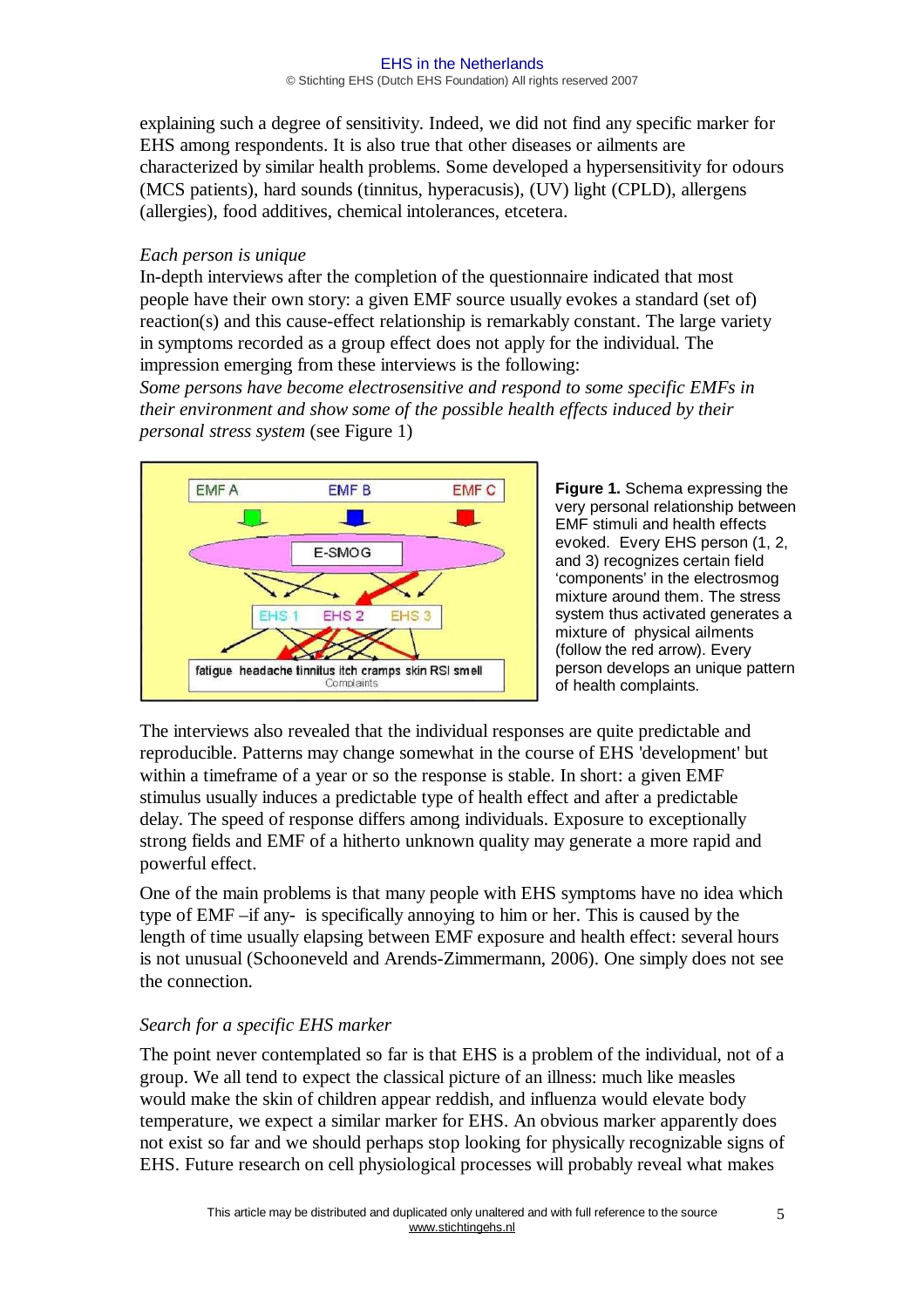certain people perceive EMFs that go unnoticed by others (Carpenter and Sage, 2007). We saw that most respondents indicated that they belong to the emotionally more 'sensitive' part of the population. It seems reasonable to suggest that the basic nervous mechanisms for handling stress situations are responsible for the stress reactions shown. And stress is something very personal; stress responses may differ greatly among individuals.

Most electrosensitives who approached the EHS Foundation have had their own experiences in cause-effect relationships: there is only a limited number of annoying EMF sources (sometimes a single one) against which their hypersensitivity condition has been evoked. Health complaints include only certain symptoms (sometimes only headaches, pain in the neck or the like). Usually there was an increase in sensitivity over the time as well as an increase in the spectrum of disturbing equipment

### *Common risk factors*

The data in the tables and the side-remarks of the respondents indicate that EMFs from certain sources are to be considered as serious risk factors. This is particularly true for:

1. Outdoor EMFs that cannot be controlled by citizens, such as from GSM/UMTS base stations, underground and overhead power cables, and railway lines;

2. Indoor EMFs that are under personal control, such as (1) all equipment intentionally radiating high-frequency fields (digital Dect telephones, WiFi, Wlan and other wireless communication systems; (2) equipment –unintentionally radiating low-frequency EMFs- powered many hours a day (ventilators, refrigerators), electronic items employing digital power supplies such as computers and audio equipment, and all power tools; above all: electric blankets; (3) the electricity net spreading electrical fields at all times.

3. EMFs from neighbouring dwellings (from TV, PC, washing machine, emitted through walls and floors);

4. EMFs in transport vehicles (automobiles with ignition motor, diesel motors with electronic fuel injection system; certain trains, airplanes.

It is remarkable that the people's major concern is not the GSM/UMTS mast in their vicinity, but rather regular electric and electronic tools in the household or office. In other words, although high-frequency sources may be a threat at short distance, most annoying are the equipment and utilities found in most households. Dect phones, personal computers and TV are among the most-disturbing items. The possibility that high- and low-frequency EMFs interact and reinforce each other in biological effects should be explored.

### *Health problems caused by other factors*

EHS symptoms are regularly accompanied by other illnesses (Grant, 2000; Hobbs, 2003; Nordström, 2004). Over one-half of the respondents reported that they were at one time diagnosed as suffering from multiple chemical sensitivity (MCS), chronic fatigue syndrome, fibromyalgia, burnout, or other disabling psychosomatic ailments. Several other respondents were reported to be sensitized by environmental factors like odours, sunlight, pollen, chemicals, medicines, nutrients, food additives, etcetera.

This would mean that the physical condition of the individuals was generally poor; the question is therefore whether EHS is the consequence of poor health, or the cause of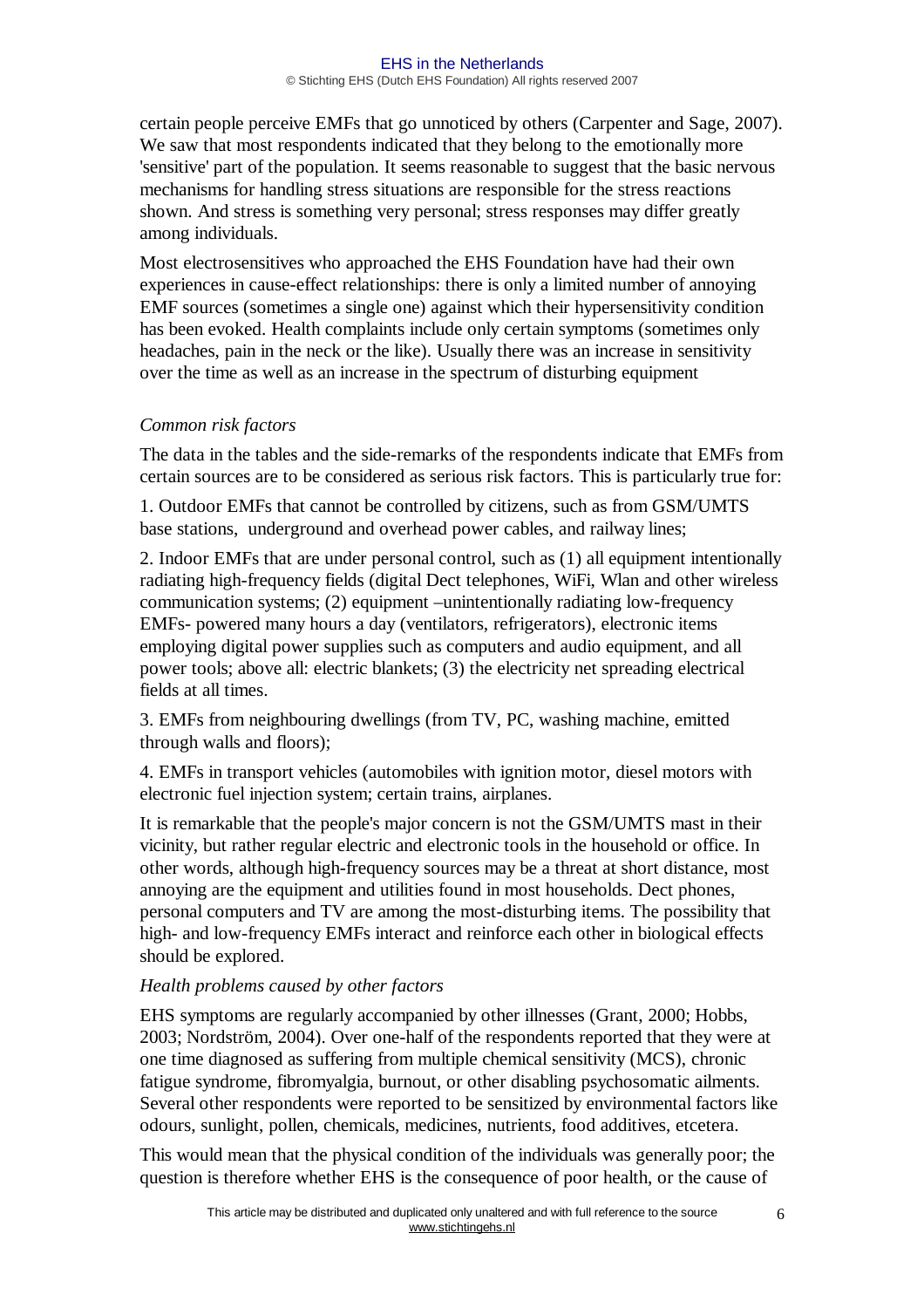it. Most respondents answered that EHS came first, whether or not followed by other 'sensitivities'. This point should merit closer attention in following queries.

In conclusion, these people seeking information and help from us were already in rather poor physical condition and often had insufficient mental power to do something about their condition or circumstances. Those who saw their problems in time could have taken measures to minimize exposure to EMFs by different forms of field management. This sometimes went as far as moving to another less stressful job or to a cleaner environment, thus enabling them to adopt a satisfactory life style. Some reported, however, that their electrosensitivity never really abated and that they should always be careful to avoid unnecessary exposure.

### *Medical help sought*

Three-quarter of the respondents have visited a physician or one or several medical hospital specialists for help and advice. Very rarely did the person receive support that showed that the consulted person made a correct diagnosis. It was regularly admitted that there was no solution other than having a good sleep or taking a tranquillizer. It was also not uncommon that one was send to alternative practitioners like homeopath, acupuncturist or –as was reported- some 70 other types of alternative ('complementary') help. Rarely with any real success and sometimes patients' health was permanently damaged, as far as we could ascertain. They needed our help. But electrosensitives hardly have any choice when their condition is not recognized and appropriate measures taken. We conclude from their information that the only effective protective strategy is avoiding the disturbing EMFs. This may require shielding of living quarters against high-frequency fields from outside or from neighbours, shielding apparatuses or electric installations, or moving to a cleaner environment.

### *Exposure standards*

None of the EMFs found in this study had a field strength that came anywhere near the exposure limits formulated by the International committee for non-ionizing radiation protection (ICNIRP). (Perhaps with the exception of the fields radiating from the handsets of GSM of Dect phone systems). Field measurements done to characterize the fields that were found annoying, all were several orders of magnitude weaker than the ICNIRP limits. Similar findings were reported by Sage (2007).

Therefore, we usually adhere to the exposure limits recommended by German specialists, the so-called SBM2003 norms (www.maes.de ). Even these values are in some cases too tolerant, we suppose.

# **General discussion**

### **Related questionnaire surveys**

Several other investigators have undertaken to collect data on self-reported annoyance from EMFs and resulting health complaints: Grant (2000), Hillert (2001), Carlsson et al. (2005), Röösli et al. (2004), Huss and Röösli (2005), WHO (2007). It is of interest that data from electrosensitive people in different countries is essentially similar. Mostreported EHS symptoms are fatigue, headache, skin problems etcetera. Yet, the early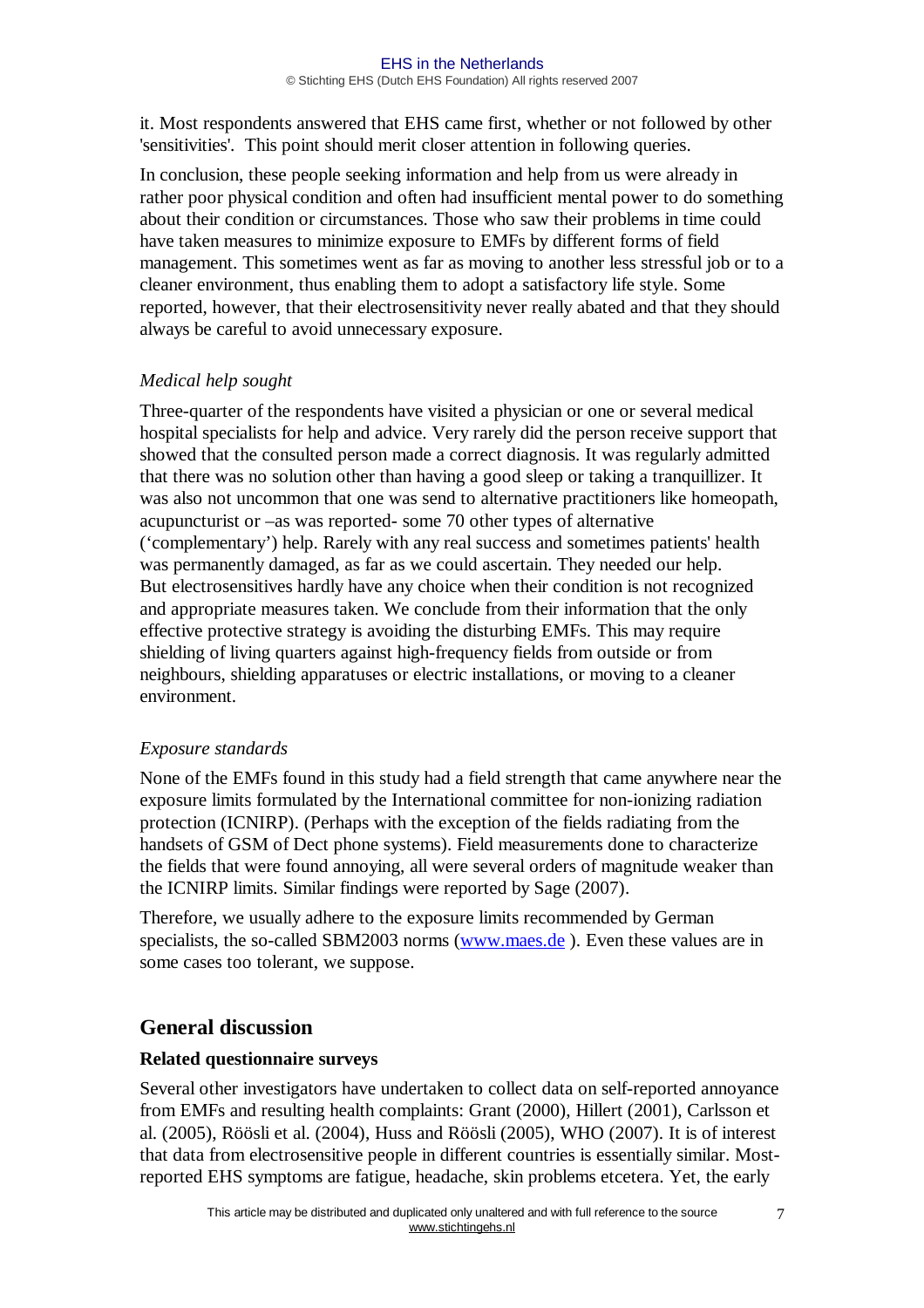experiments in Sweden indicate a much higher incidence of skin problems than later studies (Hillert 2002, Stenberg e al. 1995). This could be the consequence of exposure of office workers to early CRT type PC monitors which produced stronger EMFs than later monitor types Wall (1995) and Nordström (2004). In short, the self-reported problems encountered do not differ markedly over recent years, and the present report on the situation in the Netherlands forms no exception to that.

The British organization Safe Wireless Initiative organizes a questionnaire survey on the prevalence of the EHS condition in the UK, N-Ireland and the Channel Islands in the short time-frame of November 2007 (McKinney and Crofton, 2007). The questions asked resembles our questions. It should be interesting to see whether region-specific differences in EHS problems become apparent.

### **Provocation experiments**

Electrosensitives are all too eager to communicate on their problem but usually find few listeners, and critics deny the existence of EHS. Several provocation experiments in recent years failed to demonstrate that electrosensitive volunteers can actually substantiate their claim under controlled and double-blind laboratory experiments (Rubin et al., 2006; Seitz et al., 2005). We now understand why these experiments were negative: more attention should be paid to the degree of variability of personal responses found here.

There have been quite a few studies in which EMF sensitive and non-sensitive volunteers were exposed to high-frequency EMFs, signals mimicking those of GSM or UMTS transmitters. The question was whether EHS people could demonstrate –under controlled conditions- that they could 'feel' whether the transmitter was 'on' or 'off''. The outcome was mostly negative and authors like Rubin et al. (2006) and others conclude that there was no evidence for an EMF-feeling talent. The present data show that the situation is more complex: not all EHS people will react to high-frequency EMFs. In future experiments, more attention should be paid to the specific conditions under which EHS can be demonstrated by individual volunteers.

Individuals have their personal repertoire of annoying EMFs detected and stress symptoms. We propose that there is a mismatch between people's frequency-dependent sensitivity and frequency (and perhaps other physical parameters) of the fields presented in those experiments. Also the evaluation methods may be irrelevant. Exposures are usually of a rather short duration, whereas people's reaction to field exposure may well take several hours to a day.

Therefore, it seems essential that volunteers participating in such studies should be selected with care and questioned in detail about their personal experiences. Exposure conditions should be adjusted to those individual preferences.

We now know that persons may be sensitized for only certain RF fields or even for ELF fields, or for a mixture of certain frequencies. Certain persons claim erroneously that their health is threatened by exposure to EGS/UMTS transmitters. In several cases we examined their living quarters and found that they were in fact (also) sensitive to ELF fields in their households. Measures to reduce those fields took away most of their complaints.

### **Questionnaire as a screening tool for volunteers**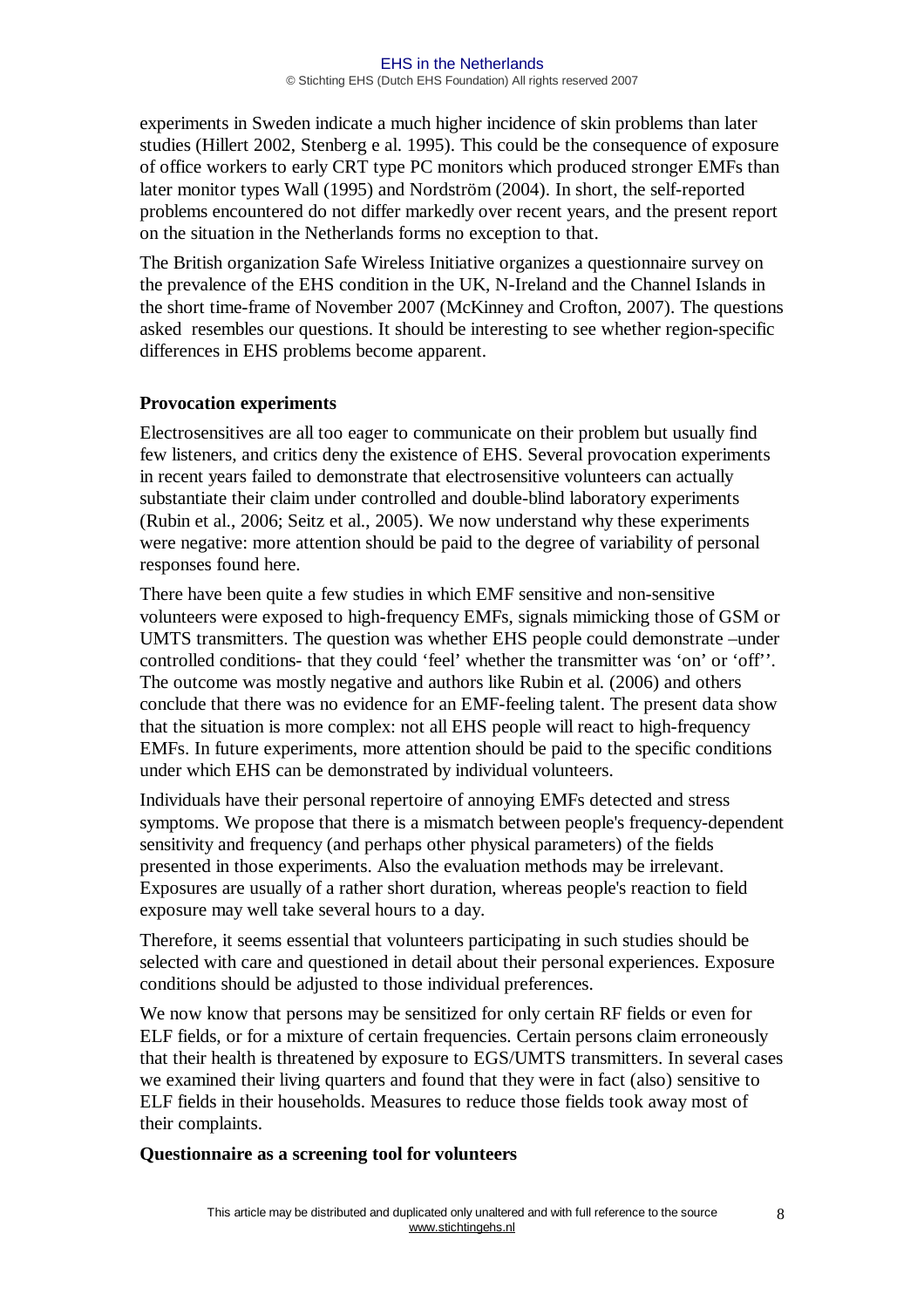Eltiti et al. (2007) developed a questionnaire as a screening tool to be used for identifying individuals who are sensitive to EMFs. This EHS screening tool includes a symptom scale providing an index for both the type and intensity of symptoms. Eight subscales were distinguished: for neurovegetative, skin, auditory, headache, cardiorespiratory, cold related, locomotor and allergy related symptoms. Given the fact that there is no objective diagnostic criterion for classifying someone as EHS, the statistical weighing of people's self-reported sensitivity should substantiate their EHS claim. The subscales distinguished in their paper roughly correspond to the health problems recorded by us and also the incidences are not too different. We originally set out by asking for the degree of annoyance caused by known electronic equipment, but the answers received were so much influenced by the people's anger or expectations that we stopped asking for such data later on.

Our objectives were different. People came to us on their own initiative, to see someone who would listen to them and who took their problems seriously. Some knew perfectly well which piece of equipment was annoying them and that avoiding the EMFs surrounding them solved the problem. But most of them had only a faint idea what their problem was. Consecutive personal contacts were usually helpful in finding out whether EMFs or instead other environmental or internal factors were causing their health problems. The elimination of EMFs -for instance in the clean havens we exploit- were usually effective in regaining health. But not so if other factors were still in operation that just caused similar symptoms.

According to Eltiti et al. (2007) people with EHS-like symptoms –not caused by EMFs- should be disqualified as suitable test persons. As we see it, it is the other way round. There is certain proportion of citizens which are more 'sensitive' that others and develop hypersensitivities for one or more of the environmental factors that go unnoticed by 'ordinary' people. Apart from EMFs, such factors may be smells, UV light, pollen, allergens to mention a few. We saw that a surprising number of our EMF sensitives who report to simultaneously suffer from e.g. burnout (16%), multiple chemical sensitivity (15,6%), fibromyalgia (13,6%), chronic fatigue syndrome (13,2%), or a combination of these. The health problems of all these ailments are quite similar to those of EHS.

Rather than omitting such multiple-hit persons from our lists, we think that their multiple-factor sensitivity is one of the problems in several of our members. Questionnaires should thus pay particular attention to this group. 'General sensitivity' – however to be defined- seems to be a factor facilitating the onset of hypersensitivity for both EMF and other environmental factors.

#### **Recommended procedure for volunteer selection in provocation experiments**

This observation has repercussions for the selection of volunteers needed for testing the action of specific EMF frequencies on electrosensitive persons. Experiments should focus on the specific frequency as indicated by the person in question. He or she may know nothing about frequencies but can usually mention the piece of equipment that causes ill health. The experimenter should in these cases assess the specific frequencies emitted by this item and offer this frequency in test situations to evoke the correct kind of response from this person. It is irrelevant testing high frequency transmitter signals to those being sensitized for e.g. kitchen machinery and vice versa. It is quite possible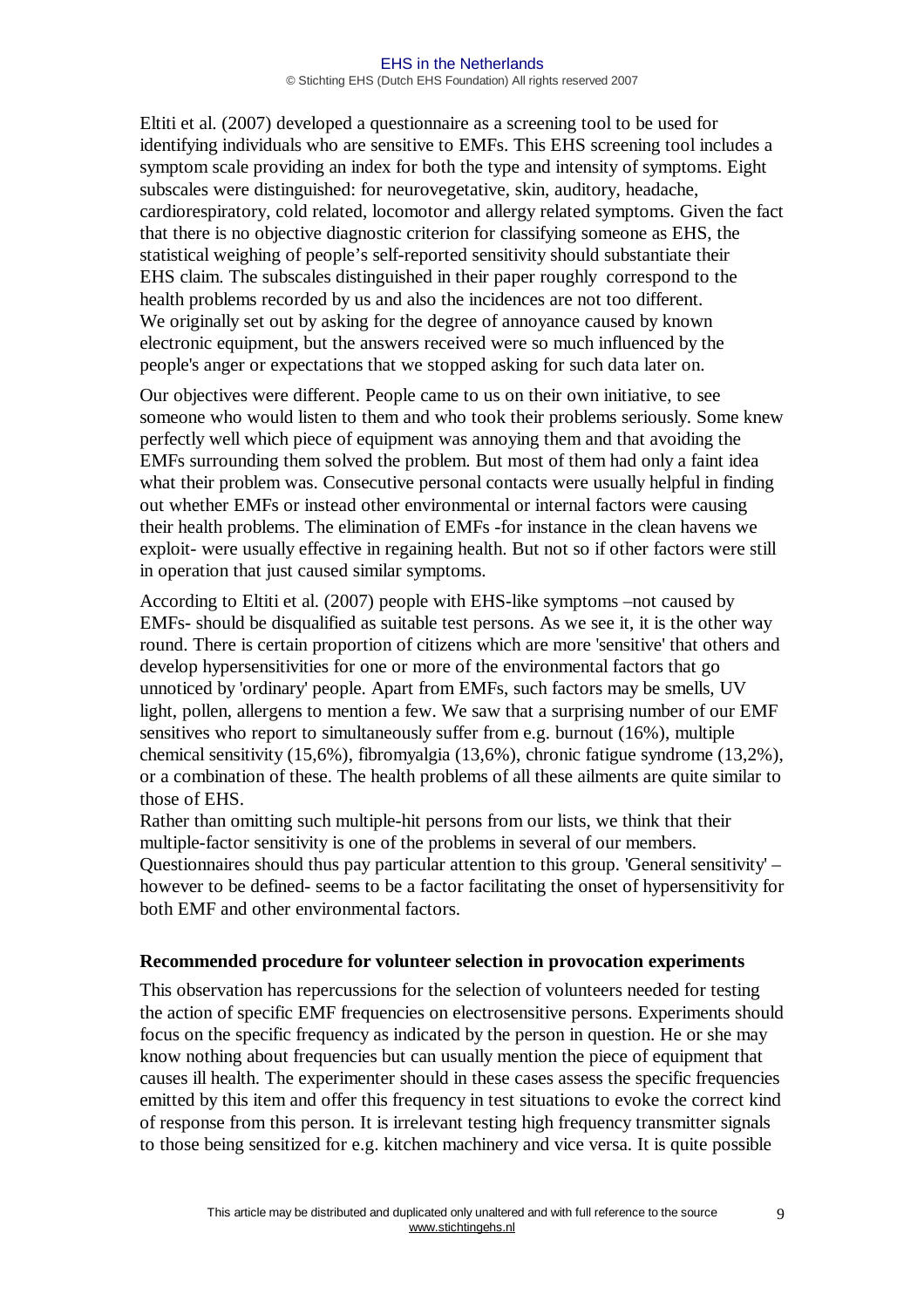that much of the confusion in the scientific literature is caused by their ignorance of frequency-dependent nature of personal responses.

## **References**

**Carlsson F., B. Karlson, P. Orbek, K. Osterberg and P.-O. Ostergren (2005)**.

*Prevalence of annoyance attributed to electrical equipment and smells in a Swedish population, and relationship with subjective health and daily functioning.* Public Health 119: 568-577.

**Carpenter D. and C. Sage (2007).** BioInitiative Report. The bioinitiative working group: www.bioinitiative.org .

**Eltiti S, D. Wallace, K. Zougkou, R. Russo, S. Joseph, P. Rasor and E. Fox (2007).** *Development and evaluation of the electromagnetic hypersensitivity questionnaire.* Bioelectromagnetics 28: 137-151.

**Grant** L. **(2000).***Treatment survey update- 1999*. Electrical sensitivity News **5/2**, 11 pp.

**Hillert** L. **(2001).** *Hypersensitivity to electricity; Symptoms, risk factors and therapeutic interventions*. Thesis Karolinska Institutet, Stockholm. 56 pp.

**Hillert L, N. Berglind, B.B. Arnetz, T. Bellander (2002).** *Prevalence of selfreported hypersensitivity to electric or magnetic fields in a population-based questionnaire survey.* Environ Helath 28: 33-41.

**Hobbs A. (2003)***. The sick house survival guide. Simple steps to healthier homes*. New Society Publ. Gabriola Island, BC, Canada. ISBN 0-86571-485-1.

**Huss A. and Röösli** M. (2005)*. Befragung von* Ā*rztinnen und* Ā*rzten zum Thema elektromagnetischer Felder in der hausärztlichen Praxis*. Studie in Auftrag des Bundesambtes főr gesundheit (BAG). Universitat Bern. 40 pp.

**Johansson O. (2006)**. *Electrohypersensitivity: State-of-the-art of a fundamental impairment.* Electromagnetic Biol. Med. 25: 235-258.

**Lai, H. and N.P.Singh (2004)**.*Magnetic-field-induced DNA strand breaks in brain cells of the rat.* Environ Health Perspectives 112: 687-694.

**McKinney H. and K. Crofton (2007).** SWI-ES survey. A health study on the prevalence of electro-sensitivity condition. Safe wireless initiative. www.safewirelessinitiative.org .

**Nordström, G. (2004)**. *The invisible disease*. *The dangers of environmental illnesses caused by electromagnetic fields and chemical emissions.* O-Books Winchester, New York. 239 pp.

**Röösli M., M. Möser, Y. Baldinini, M. Meier, C. Braun-Fahrlander (2004)**. *Symptoms of ill health ascribed to electromagnetic field exposure- A questionnaire survey.* Int. J. Hyg. Environ Health 207: 141-150.

**Rubin G.J., G. Hahn, B.S. Everitt, A.J. Cleare and S. Wessely (2006**). *Are some people sensitive to mobile phone signals? Within participants double randomised provocation study.* British Medical Journal (doi:10.1136/bmj.38765.519850.55).

**Sage C. (2007).** *Evidence for inadequacy of the standards.* In: *Bioinitiative: A rationale for a biologically-based exposure standard for electromagnetic radiation.*  Section 4. D. 18 pp. Carpenter and C. Sage, eds. Source: www.bioinitiative.org. (assessed November 2007).

**Schooneveld H. and Arends-Zimmerman G. (2006):** Elektromagnetische velden en elektrohypersensitiviteit. NVS Nieuws 2006/3, 27-31.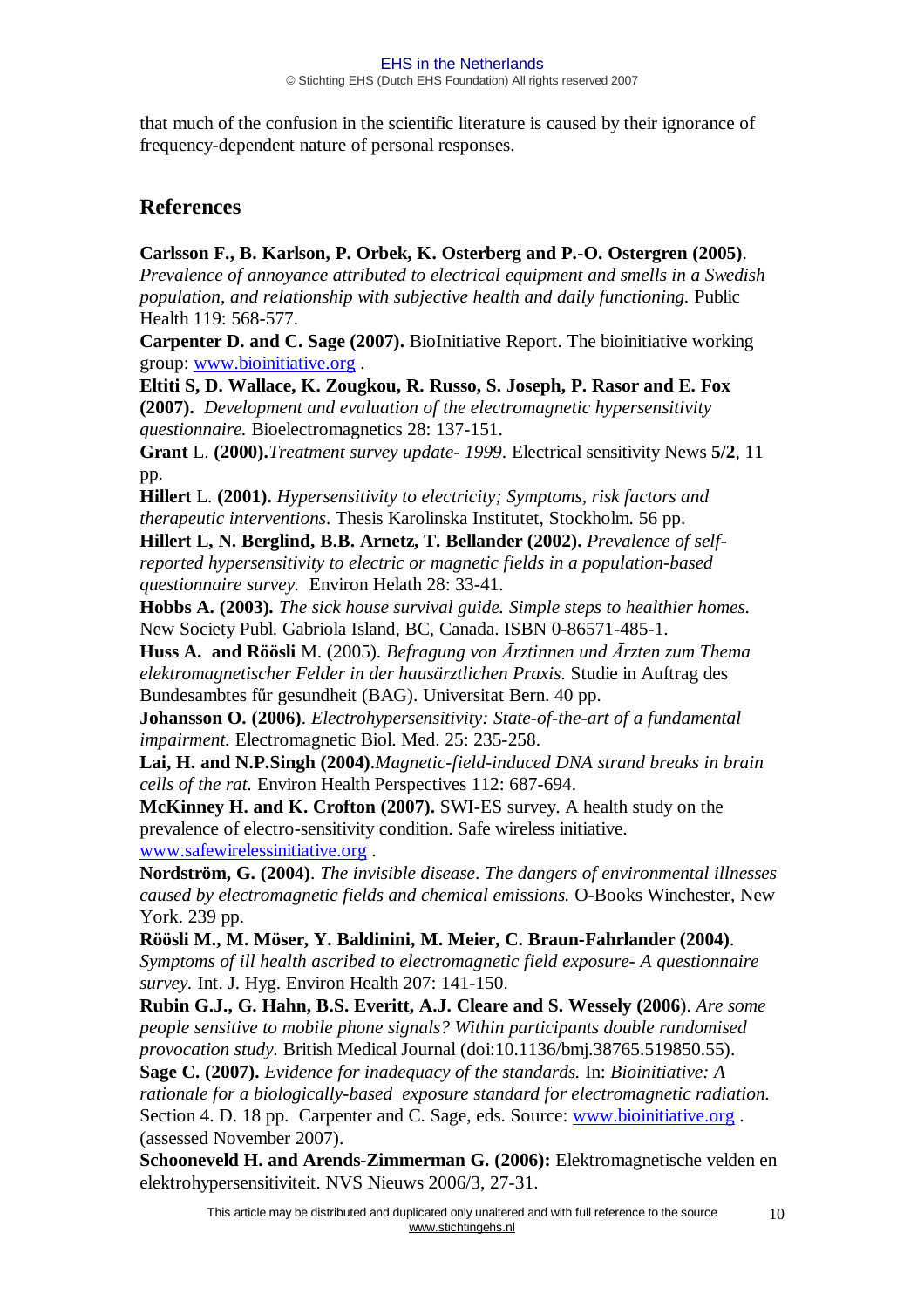**Schooneveld H. and Kuiper J. (2006):** Elektrohypersensitiviteit in Nederland. Onderzoek naar variaties in oorzaken, gezondheidsproblemen en remedies. Enquête 2003-2006. Suppl. 2 bij WEO Nieuwsbrief 15. pp. 1-19.

**Seitz H, D. Stinner, Th. Eikmann, C. Herr and M. Röösli ( 2005)**. *Electromagnetic hypersensitivity (EHS) and subjective health complaints associated with electromagnetic fields of mobile phone communication - A literature review published between 2000 and 2004.* Science of the total environment 349: 45-55 (DOI:10.1016/j.scitotenv.2005.05.009).

**Stenberg B., N. Erikson, K. Hansson Mild, J. Hoog, M. Sandstrom, Sundell and S. Wall (1995).** *Facial skin symptoms in vusual display terminal (VDT) workers. A case-referent study of personal, psychosocial, building- and VDT-related risk indicators.* Int. J. Epidemiol. 24: 796-803.

**Swanson J. and L. Kheifets (2006).** *Biophysical mechanisms: A component in the weight of evidence for health effects of power-frequency electric and magnetic fields.*  Radiat. Res. 165: 470-478.

**World health organization (2005).** Fact sheet No. 296 (December 2005). *Electromagnetic fields and public health.* 

**World health organization (2007**). *Extremely low frequency fields.* In: Environmental health criteria Monograph No. 238.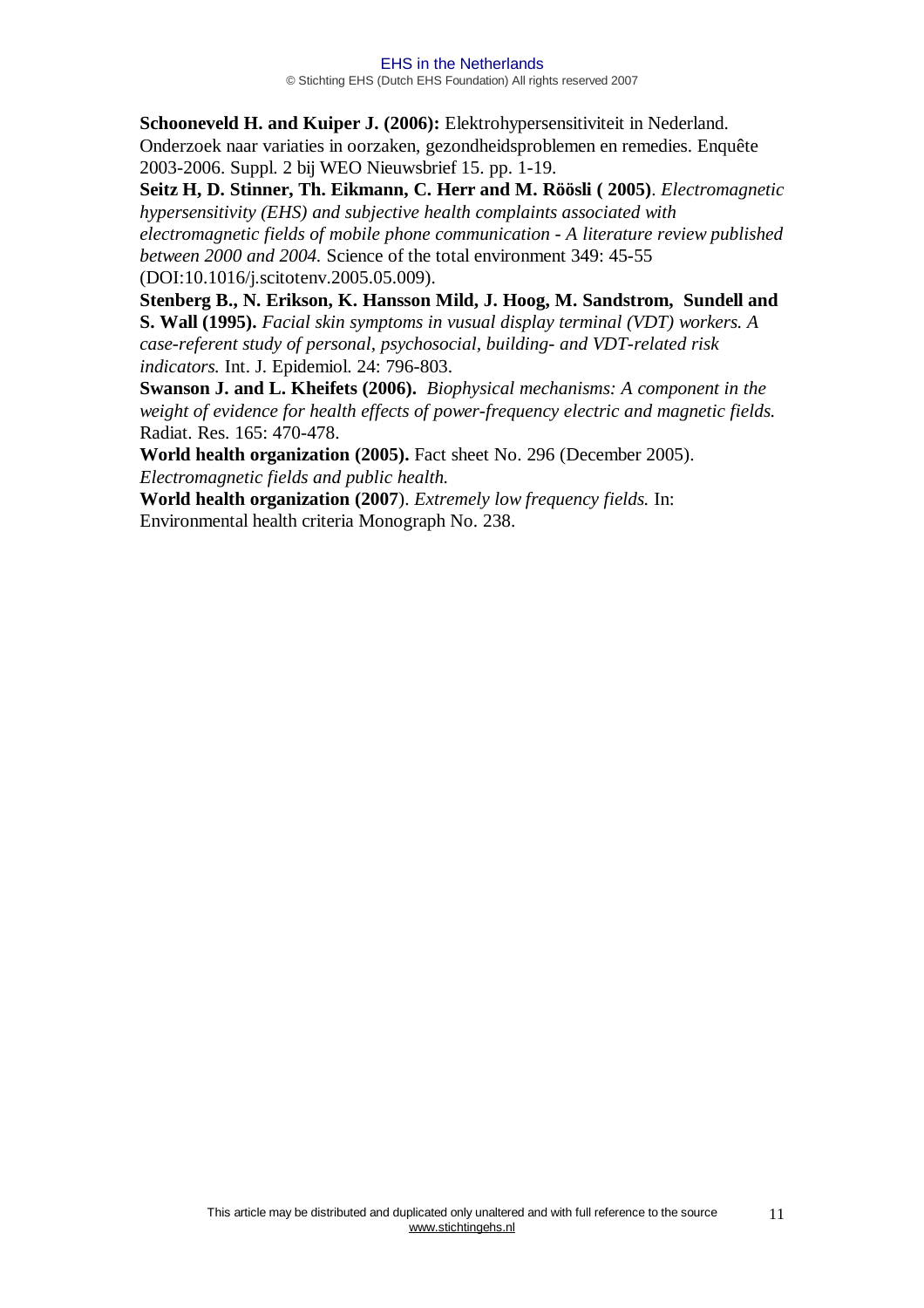# **Appendix The questionnaire data**

### **A. General statistics**

### **A1. Number of questionnaires retrieved: 250**

## **A2. Age of respondents at the time of completing this form:**

242 respondents

|                | Response percentage |
|----------------|---------------------|
| 19 and younger | 0.4%                |
| $20 - 29$      | 5.0%                |
| $30 - 39$      | 8.3%                |
| $40 - 49$      | 24.5%               |
| $50 - 59$      | 28.2%               |
| $60 - 69$      | 20.3%               |
| $70 - 79$      | 7.1%                |
| 80 and older   | 6.2%                |

**N.B**. Average age of all participants 52.5 years

### **A3. Gender**

250 respondents

| Response percentage |     |
|---------------------|-----|
| Women               | 68% |
| Men                 | 32% |

### **A4. When did the EHS problem start?**

177 respondents

| Response percentage |
|---------------------|
| 6.8%                |
| 12.4%               |
| 80.8%               |
|                     |

### **A5. Are you still maintaining a job position?**

162 respondents

|                        | Response percentage |
|------------------------|---------------------|
| Yes, a full time job   | 37.7%               |
| Yes, working part time | 20.3%               |
| N <sub>0</sub>         | 42.0%               |

### **A6. What are the specific causes of your EHS problems?**

164 respondents

|                                                                | Responses |
|----------------------------------------------------------------|-----------|
| Exposure to electromagnetic (AC) fields                        | 81        |
| Exposure to GSM/UMTS transmitters                              | 69        |
| Exposure to additional psychological stress situation          | 46        |
| The installation of a Dect telephone at home or with neighbors | 45        |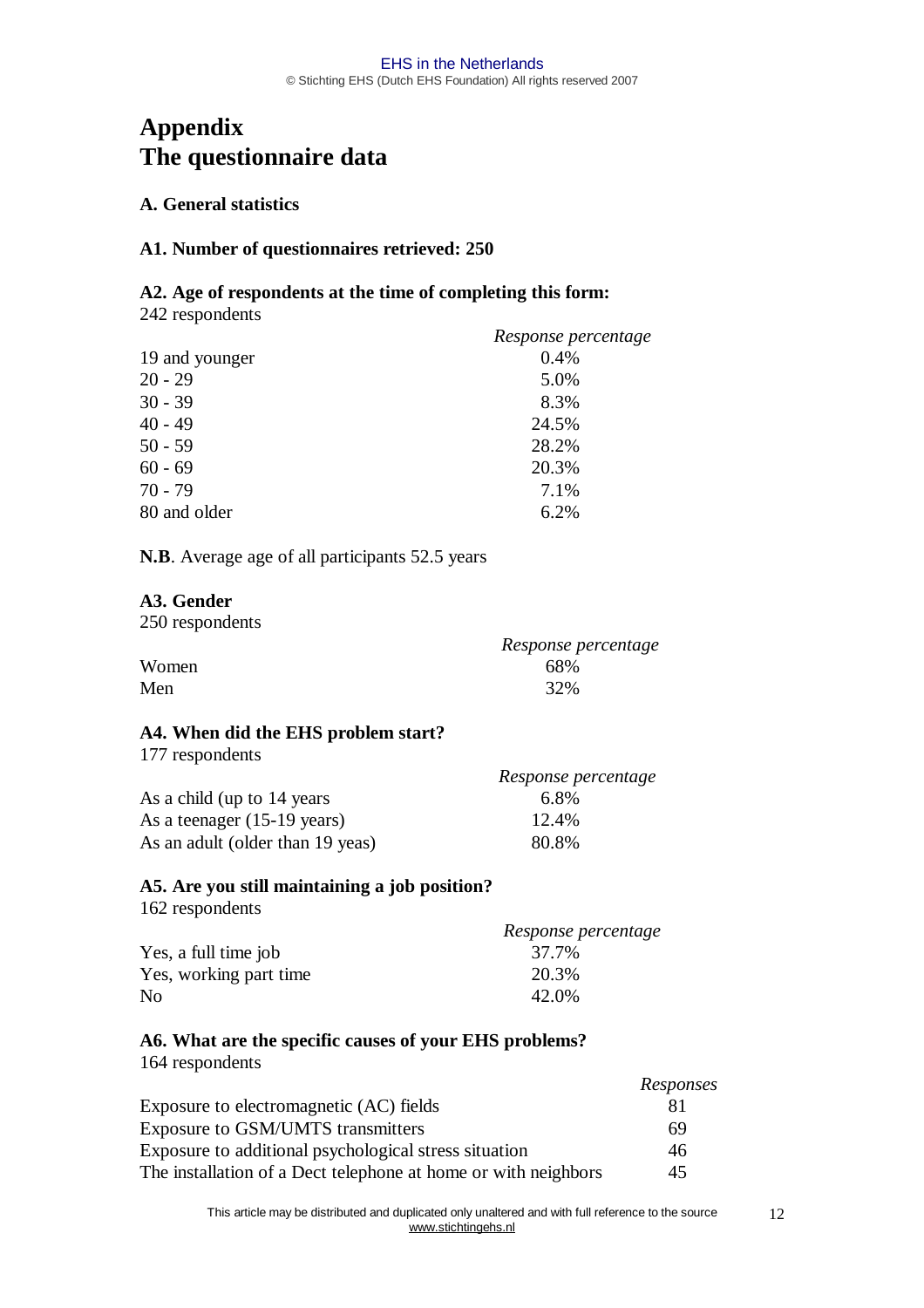# EHS in the Netherlands

© Stichting EHS (Dutch EHS Foundation) All rights reserved 2007

| Moving to a new home                             | 38 |
|--------------------------------------------------|----|
| Installation of a Blue tooth system at home      | 26 |
| Installation of a wireless internet modem/router | 25 |

### **B. Health problems reported**

### *Medical history ----------------------------------------------------------------------------------*

### **B1. Which of next medical treatments induced your EHS condition?**

36 respondents

|                             | Responses                |
|-----------------------------|--------------------------|
| Result of a hospitalization | 18                       |
| Anesthesia                  | 14                       |
| Regular medical treatment   | 14                       |
| Orthodontic treatment       | 14                       |
| MRI scan                    | $\overline{\mathcal{L}}$ |

### **B2. Which diseases or illnesses contributed to your current problems?**

| 114 respondents                       |           |
|---------------------------------------|-----------|
|                                       | Responses |
| Burn out                              | 40        |
| Multiple chemical sensitivity (MCS)   | 39        |
| Fibromyalgia                          | 34        |
| Chronic fatigue syndrome              | 33        |
| Repetitive stress injury (RSI)        | 19        |
| <b>Illness of Pfeiffer</b>            | 14        |
| Metabolic diseases                    | 13        |
| Sick building syndrome (SBS)          | 9         |
| Post traumatic stress syndrome (PTSS) | 8         |
| <b>Illness of Sudeck</b>              | 8         |
| Alternative therapists                | 6         |
| Post traumatic dystrophy              | 5         |
| Illness of Lyme                       | 5         |
| Chronic polymorphic light dermatosis  | 3         |
| Chronic Fatigue Immune Deficiency     |           |
| Gulf war syndrome                     |           |
|                                       |           |

*Health effects experienced- -------------------------------------------------------------------* 

### **B3. Health problems, 20 most cited symptoms reported:**

250 respondents

|                        | Responses |
|------------------------|-----------|
| Chronic fatigue        | 174       |
| Concentration problems | 170       |
| Hearing problems       | 168       |
| Face and skin problems | 166       |
| Insomnia               | 158       |
| Eye problems           | 158       |
| Numb feeling in head   | 123       |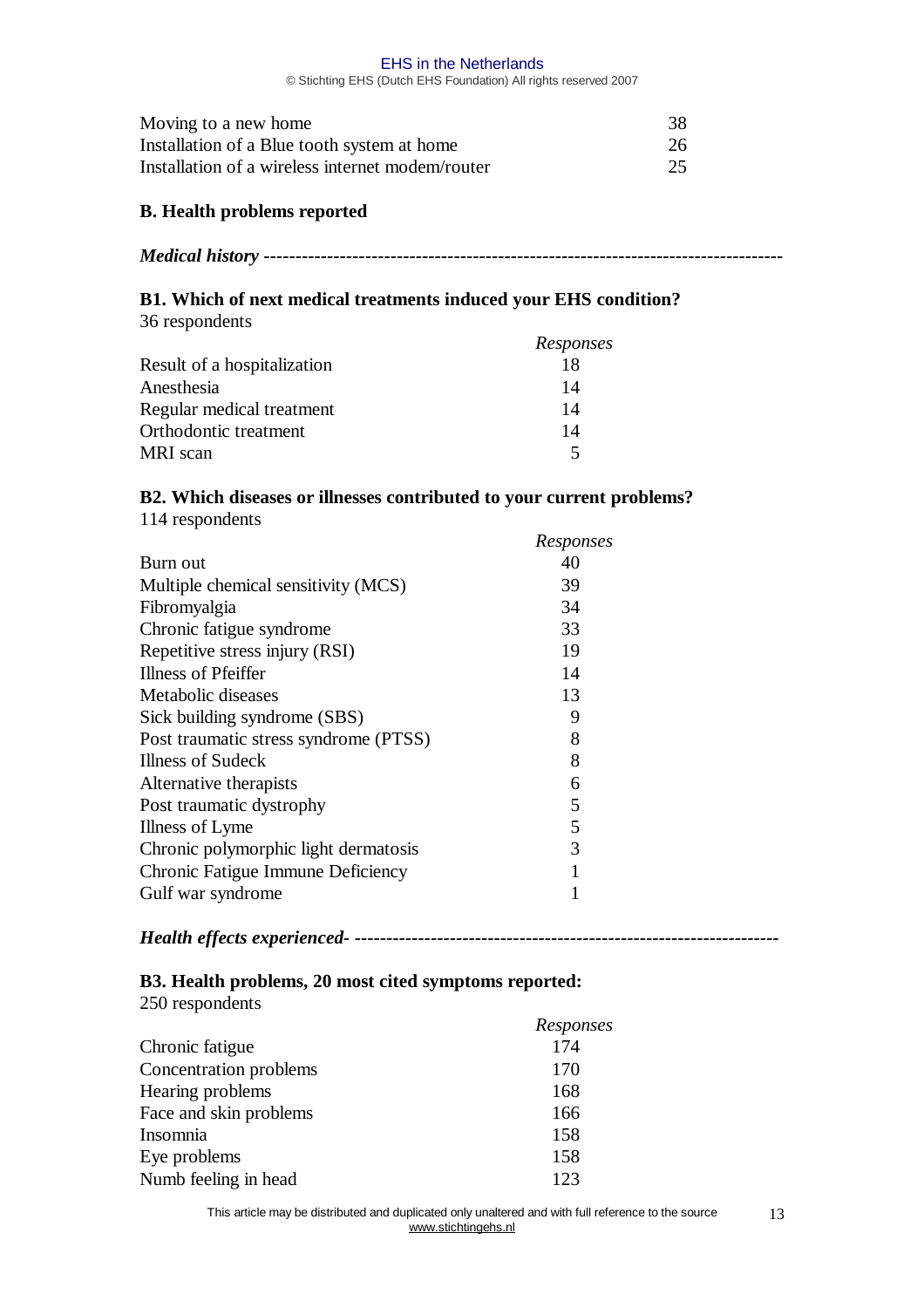| Skin problems                                            | 123       |
|----------------------------------------------------------|-----------|
| Headache                                                 | 120       |
| Pressure in head                                         | 115       |
| <b>Dizziness</b>                                         | 107       |
| Nose problems                                            | 105       |
| Memory problems                                          | 100       |
| Being irritated                                          | 96        |
| Dry skin                                                 | 91        |
| Restlessness, hyperactivity                              | 80        |
| <b>Blocked</b> nose                                      | 72        |
| Itching hair                                             | 63        |
| Agitation                                                | 59        |
| Vital fatigue                                            | 58        |
| 'Tight band around head'                                 | 58        |
| Spasms                                                   | 57        |
| <b>Nervousness</b>                                       | 50        |
| Eczema                                                   | 44        |
| Heart rhythm problems                                    | 42        |
| Spastic intestine                                        | 41        |
| Restless legs                                            | 39        |
| Itching leg                                              | 32        |
| Aggression                                               | 30        |
| Change in blood pressure                                 | 25        |
| <b>RSI</b>                                               | 17        |
| Epilepsy                                                 | 12        |
| 'Brainwave'                                              | 9         |
|                                                          |           |
| <b>B4. Organ-oriented health problems</b><br><b>Head</b> |           |
| 246 respondents                                          |           |
|                                                          | Responses |
| Numb feeling in head                                     | 123       |
| Headache and migraine                                    | 120       |
| Pressure insight head                                    | 115       |
| Tight band around head                                   | 58        |
| Sensation of flu or cold                                 | 30        |
|                                                          |           |
| <b>Face and facial skin</b>                              |           |
| 166 respondents                                          |           |
|                                                          | Responses |
| Dry skin                                                 | 71        |
| Hair irritation/itching                                  | 63        |
| Reddish facial skin                                      | 47        |
| Warm facial skin                                         | 47        |
| Feeling of needle punctures                              | 32        |
| Facial discoloration                                     | 29        |
| Swollen skin                                             | 29        |
| Hurting eyebrows                                         | 27        |
| Pimples                                                  | 19        |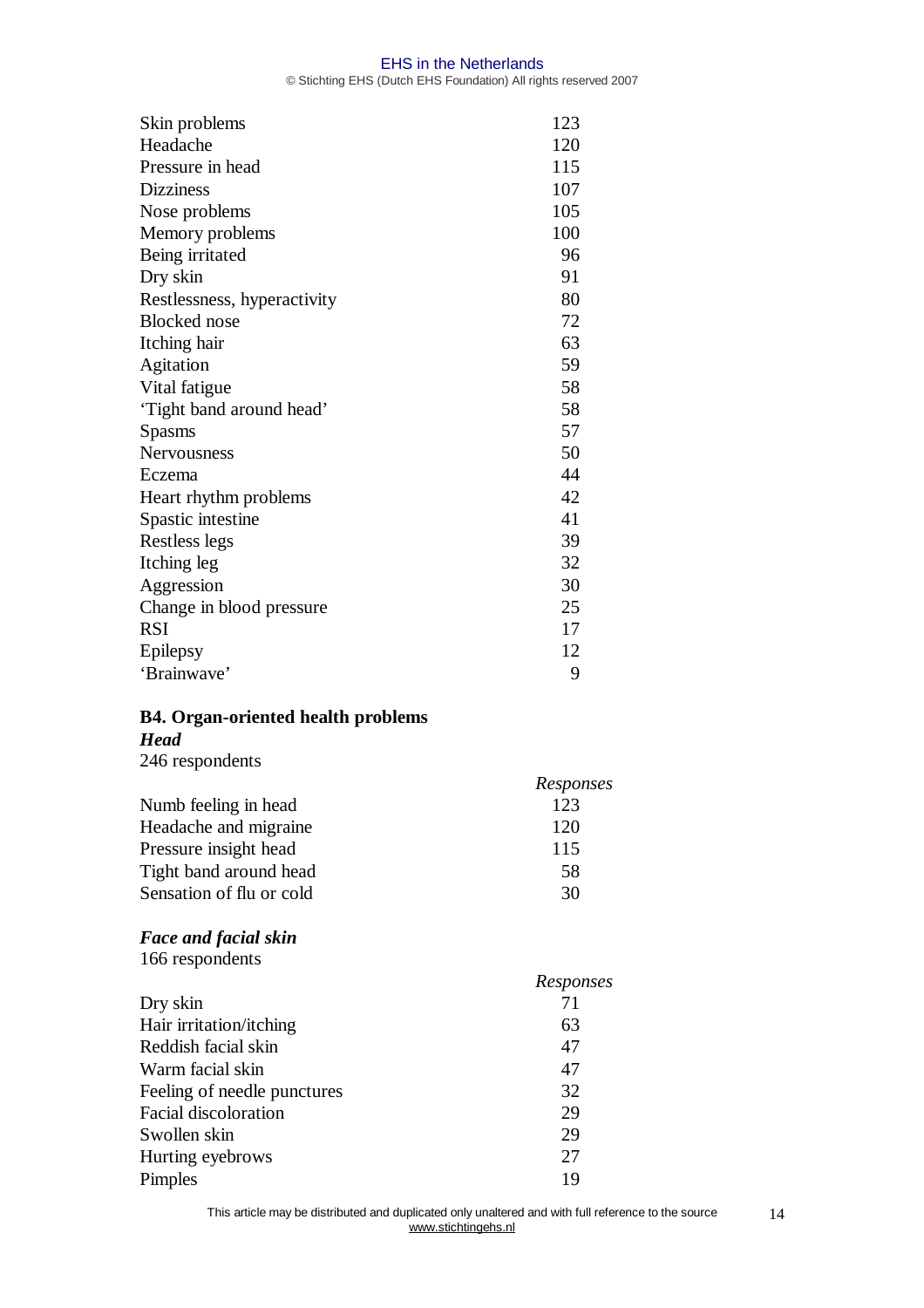| ۰,<br>v<br>×<br>I<br>ł<br>٧<br>× |  |
|----------------------------------|--|
|                                  |  |

123 respondents

| 49        |                 |
|-----------|-----------------|
| 44        |                 |
| 29        |                 |
| 26        |                 |
| 22        |                 |
| 20        |                 |
| 16        |                 |
| 14        |                 |
| 6         |                 |
|           |                 |
|           |                 |
| Responses |                 |
| 96        |                 |
| 80        |                 |
| 63        |                 |
| 55        |                 |
|           |                 |
| 28        |                 |
|           |                 |
|           |                 |
| Responses |                 |
| 106       |                 |
| 104       |                 |
|           |                 |
|           |                 |
| Responses |                 |
| 72        |                 |
| 49        |                 |
|           | Responses<br>38 |

### *Status of EHS- ----------------------------------------------------------------------------------*

# **B5. Is EHS the cause of your health problems or is it a side-effect of other environmental illnesses?**

96 respondents

|                                            | Percentages |
|--------------------------------------------|-------------|
| EHS is the cause                           | 84%         |
| EHS is the consequence of earlier diseases | 12%         |
| Don't know                                 | $0\%$       |

### **B6. Do your health problems disappear in an electrically clean environment?** 128 respondents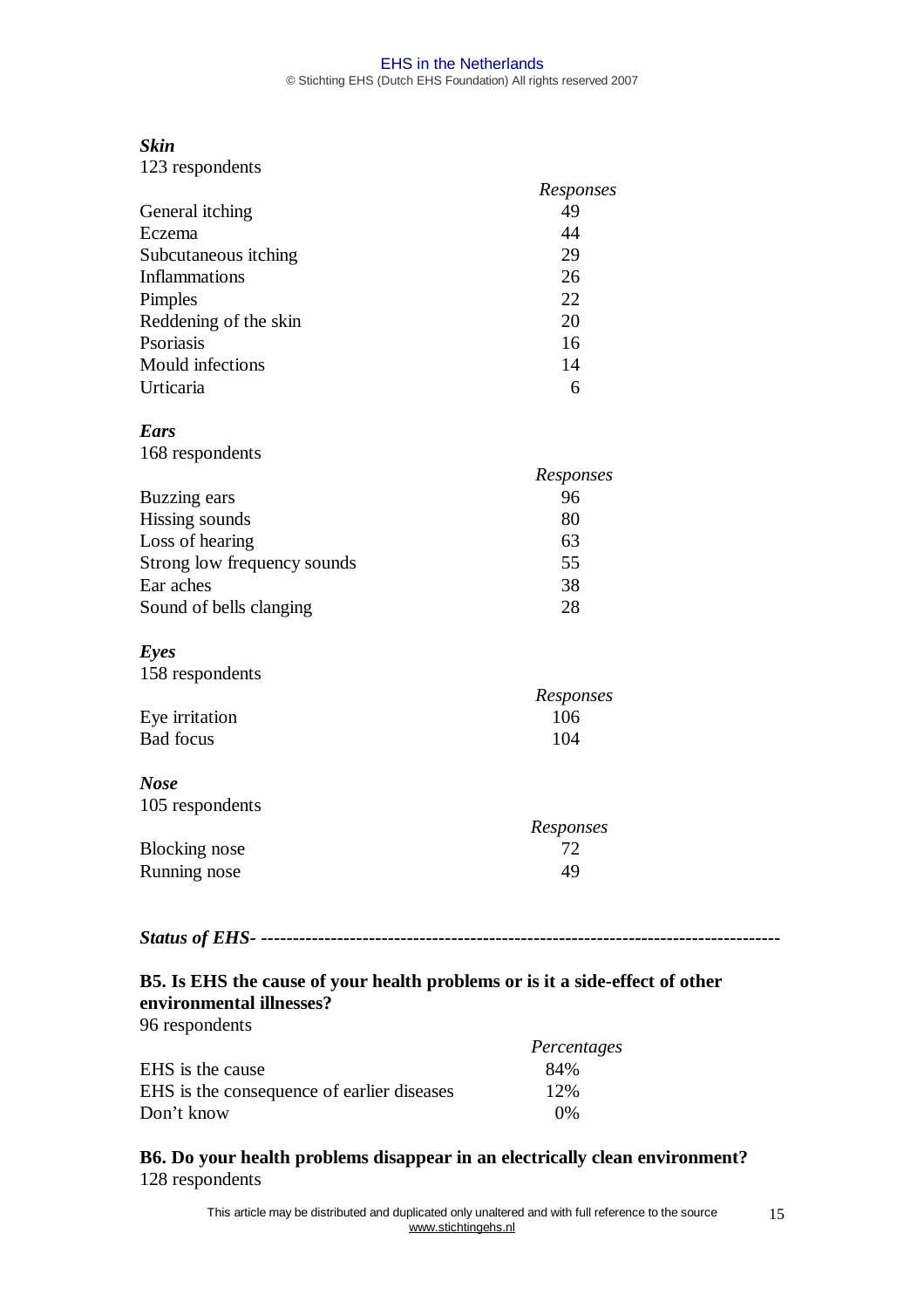|                               | Percentages |
|-------------------------------|-------------|
| Yes, the complaints disappear | 77%         |
| Don't know                    | 18%         |
| No, they don't disappear      | .5%         |

*Other environmental hypersensitivities- -------------------------------------------------* 

### **B7. Are you allergic or intolerant for one of the next specific substances, treatments or environmental factors?**

169 respondents

|                                              | Responses |
|----------------------------------------------|-----------|
| Nutrient                                     | 92        |
| Loud noise                                   | 72        |
| <b>Smells</b>                                | 59        |
| Medication                                   | 50        |
| Pollen                                       | 48        |
| Dust mite                                    | 42        |
| Sunlight                                     | 41        |
| Light                                        | 39        |
| Sodium glutamate (MSG)                       | 38        |
| Antibiotics                                  | 38        |
| Fine dust particles, smaller than $10 \mu m$ | 36        |
| Preservatives                                | 26        |
| <b>Narcotics</b>                             | 23        |
| Smell of printing ink                        | 21        |
| Histamine                                    | 21        |
| Pesticides                                   | 20        |
| Stings of honeybees or wasps                 | 18        |

### **B8. Various complaints**

In personal contacts apart from this questionnaire, people reported the following problems: sudden colds, continuous sneezing, dry eyes feeling like sandpaper, taste of smells, cramps or pain in jaws and teeth, rough turning of neck vertebrae, and other less common complaints.

*Current health status--------------------------------------------------------------------------- B9. Are you an emotional person?* 191 respondents *Percentages*  I find myself rather emotional 63% I find myself moderately emotional 28% I find myself not emotional 9% *B10. How is your health now?*  180 respondents *Percentages*  I feel fine 24% I feel moderately healthy 45%

> This article may be distributed and duplicated only unaltered and with full reference to the source www.stichtingehs.nl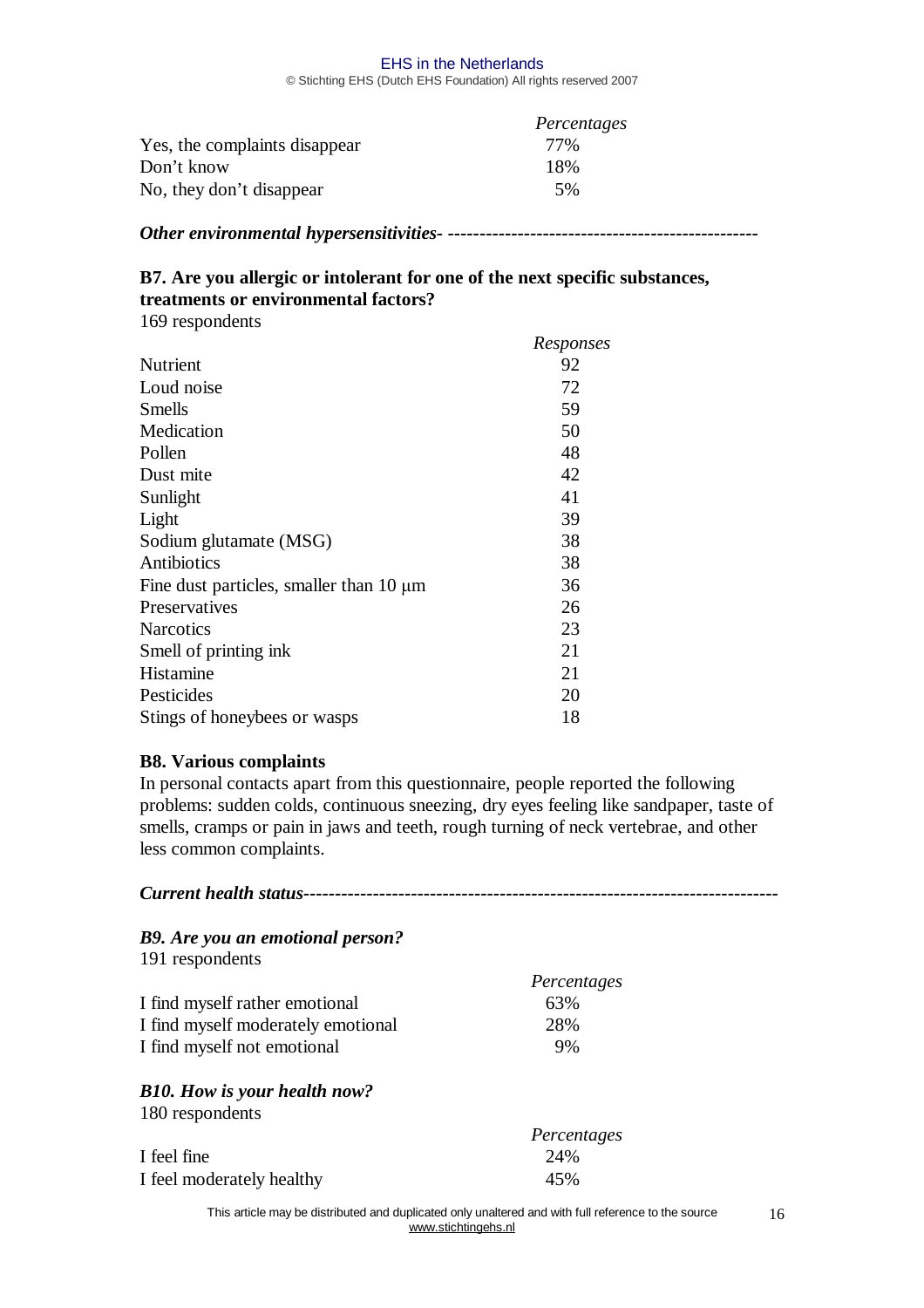My health is bad 31%

### *B11. Do you ever use tranquilizers?*

138 respondents

|                | Percentages |
|----------------|-------------|
| Yes, regularly | 20%         |
| Now and then   | 25%         |
| Never          | 57%         |

### **C. Causes of EHS, risk factors – Physical factors**

#### *Inside EMF sources-----------------------------------------------------------------------------*

### **C1. Disturbing appliances and installations at home. Which of the next items do you use?**  250 respondents

|                                             | Responses      |
|---------------------------------------------|----------------|
| Television, radio, video, DVD player, audio | 137            |
| Personal computer with peripheral           | 100            |
| <b>Fluorescent</b> lights                   | 81             |
| Halogen illumination with transformer       | 80             |
| Energy saving lamps                         | 78             |
| Dect telephone                              | 71             |
| Using a cell phone inside                   | 64             |
| Electric alarm clock near be                | 62             |
| Using a cell phone outside                  | 60             |
| Audio apparatus                             | 49             |
| Programmable central heating thermostat     | 47             |
| Central heating stove                       | 45             |
| Light intensity dimmer                      | 45             |
| <b>ADSL</b> modem                           | 44             |
| Wireless                                    | 44             |
| Permanent wall-mounted ventilator           | 39             |
| <b>WiFi</b>                                 | 37             |
| <b>LCD</b>                                  | 36             |
| Telephone answering recorder                | 29             |
| Burglar alarm                               | 23             |
| Electric blanket                            | 22             |
| Roof ventilator                             | 20             |
| Electric adjustable bed                     | 17             |
| Video games: Nintendo, Play station, etc    | 15             |
| Water                                       | 11             |
| <b>Induction</b> heater                     | 10             |
| Electric floor heating sys                  | 8              |
| Digital intercom inst. with video display   | 5              |
| Electric toy train on D                     | $\overline{4}$ |
| Digital electricity m                       | $\overline{4}$ |

#### **C2. Which appliances are bothering you most?**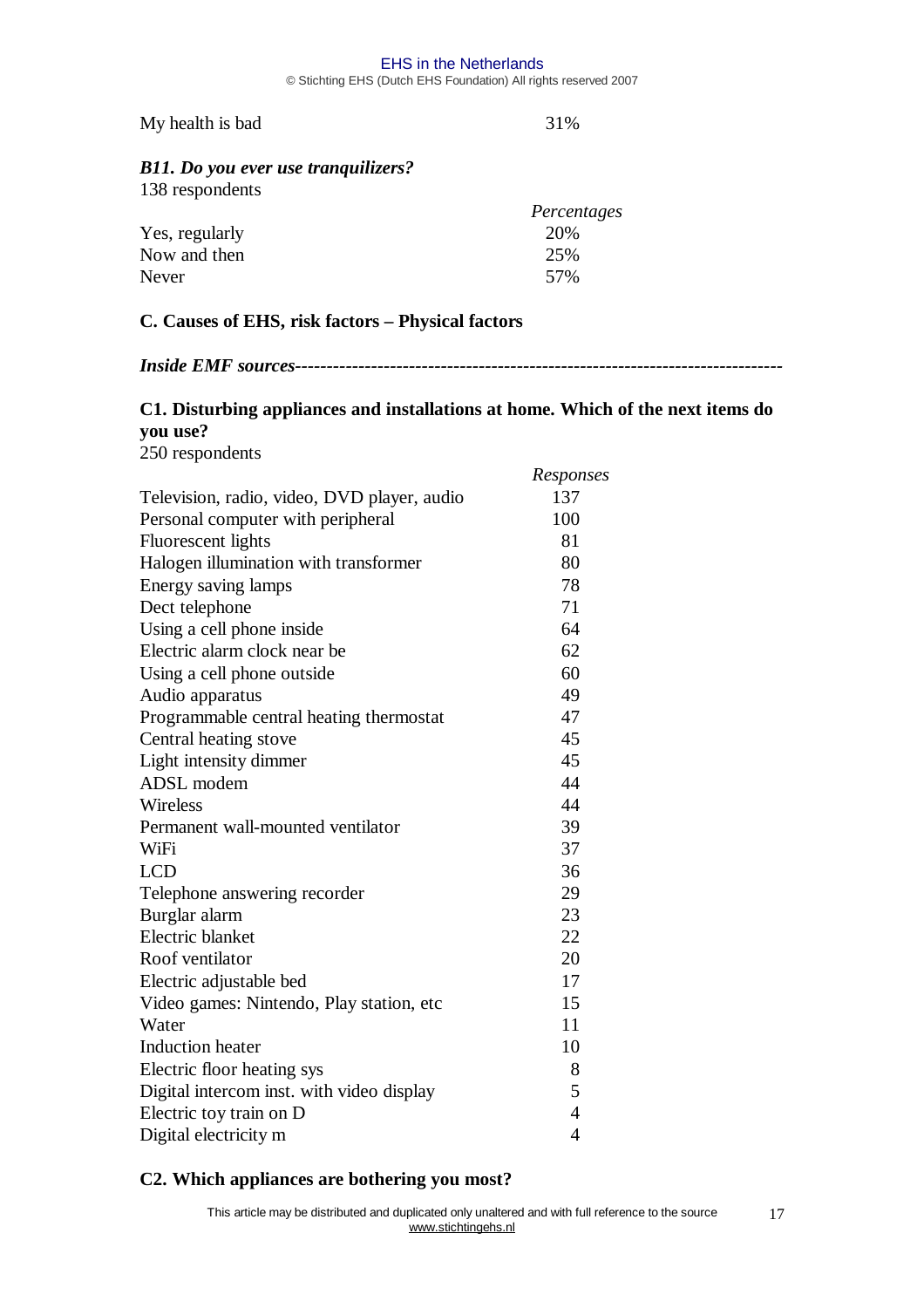189 respondents

|                                   | Responses |
|-----------------------------------|-----------|
| Dect telephone                    | 76        |
| Television, personal computer     | 53        |
| Buzzing sounds (of the neighbors) | 31        |
| Low frequency noises of neighbors | 31        |
| WIFI installations                | 21        |
| Other electric installations      | 19        |

### **C3. Addendum**

Apart from this questionnaire, we maintained contact with individuals who reported that they were disturbed very rapidly by one or more of the following apparatuses: magnetic brakes of coaches going downhill, machinery in fitness centers driven by –or retarded by electric power, battery chargers, electric razors, electric traction of wheelchairs, power tools, detection gates in airports and shops, electronic dog watch, check out counters in shops, high frequency plastic sealing apparatus, digital photo camera's, all types of LCD screens in cars and navigational systems, data transmission lines in offices, electric connections between GSM base station antenna and the power supply of these masts, handsets for mobile communication, digital heat sensors for monitoring radiator temperatures, motor cars with hybrid motors (combination of electric and combustion motors), electric fences and microwave oven.

## *Outside EMF sources --------------------------------------------------------------------------*

#### **C4. Installations within critical distance from the house (risk factors)** 165 respondents

|                                                       | Responses |
|-------------------------------------------------------|-----------|
| GSM base station (less than 400m)                     | 69        |
| Electricity power cable in the street (less than 10m) | 25        |
| High-voltage transformer unit (less than 20m)         | 25        |
| UMTS transmitter (less than 200m)                     | 23        |
| Street car tracks (less than 200m)                    | 22        |
| Electrified railroad (less than 500m)                 | 17        |
| Tetra base station (less than 1000m)                  | 13        |
| Amateur radio transmitter (less than 100m             | 10        |
| Electric fences (less than 100m)                      | 7         |
| High tension power cables (less than 100m)            | 7         |
| Underground metro (less than 100m)                    | 2         |

### **D. Medical assistance sought**

### *Regular medicine--------------------------------------------------------------------------------*

### **D1. Which regular medical and paramedical help have you sought?**  196 respondents

|               | Responses |
|---------------|-----------|
| Family doctor | 192       |
| Neurologist   | 60        |
| Acupuncturist | 59        |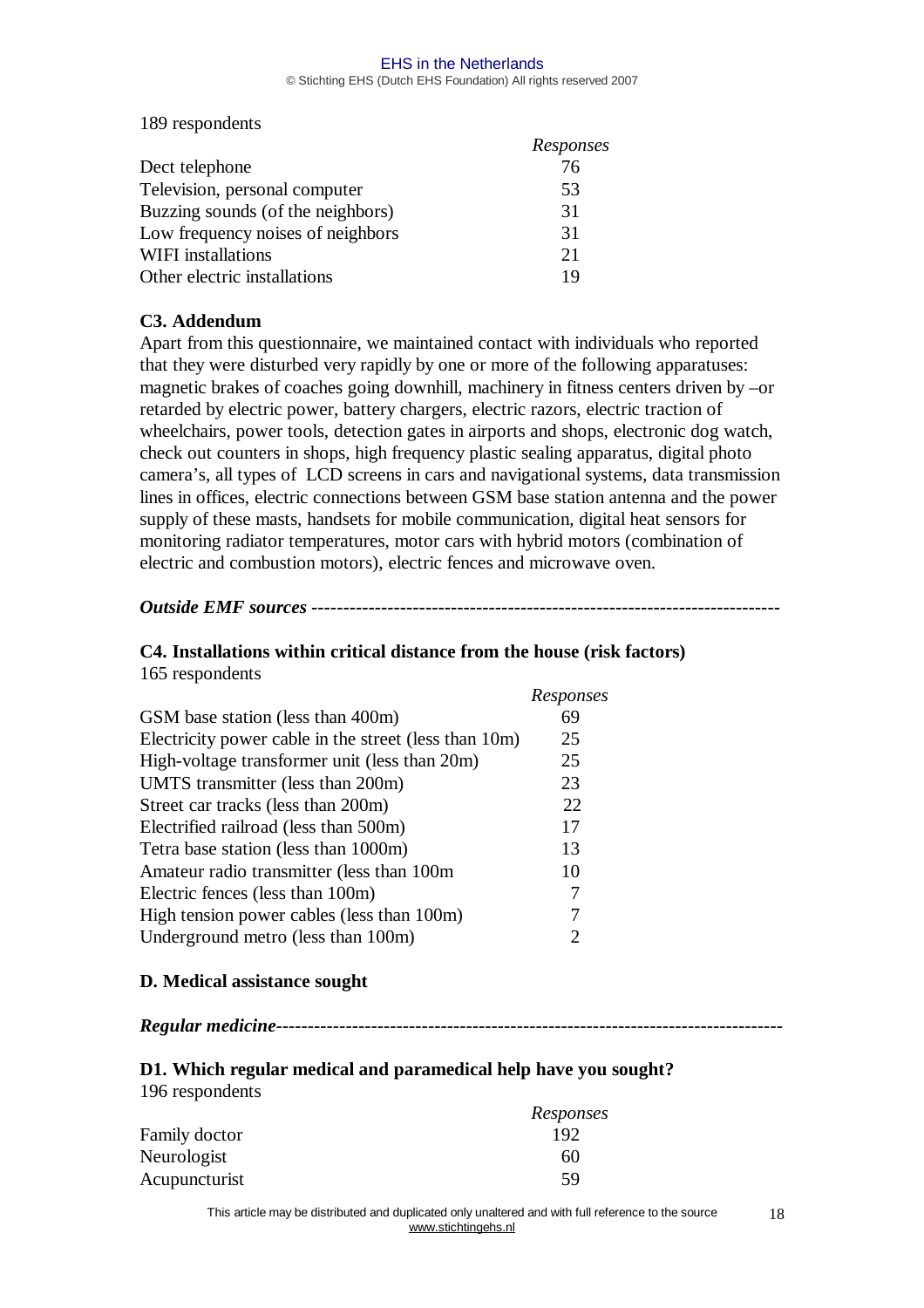| Allergy specialist   | 56 |
|----------------------|----|
| Institutional doctor | 47 |
| Physiotherapist      | 38 |
| Psychologist         | 35 |
| Psychiatrist         | 21 |
| Medical inspector    | 17 |
| Rheumatologist       |    |

Apart from this questionnaire, personal contacts with electro sensitive people indicated that the following specialists have been consulted as well: general physician, jaw surgeon, throat – nose – ear specialist, revalidation physician.

N.B. None of the doctors visited understood the real condition of the EHS patient. A psychiatric consultation was sometimes suggested. None of the EHS sufferers received any advice that helped them understand or combat their EMF hazards.

### *Alternative practitioners ----------------------------------------------------------------------*

### **D2. Which alternative therapist or treatment have you sought?**

|  | 151 respondents |
|--|-----------------|
|--|-----------------|

|                              | Responses |
|------------------------------|-----------|
| Homeopath                    | 63        |
| Electro-Acupuncturist        | 45        |
| Bio resonance therapist      | 41        |
| Naturopathic practitioner    | 34        |
| Orthomolecular practitioner  | 30        |
| Home sanitizer               | 21        |
| Dowsing rod                  | 19        |
| Reiki therapist              | 17        |
| Osteopath                    | 15        |
| Lechner antenne practitioner | 12        |
| Paranormal therapist         | 12        |
| Kinesiologist                | 11        |
| Haptonomist                  | 11        |
| Healer                       | 9         |
| Bio tensor therapist         | 2         |

### **D3. Alternative practitioners and home sanitation**?

Apart from this list, a broad variety of therapists have been consulted that were said to have the gift of localization and neutralization of (undefined) fields in home or environment, protection of the body, or treatment of the body with diverse forms of electrotherapy or other therapies.

As the rationale of these therapies has not been documented by these practitioners, no attempt has been made to analyze the functionality of these therapies.

All together, 142 persons (approx. 56.8%) have indicated to have contacted one or more of these alternative therapists and they made their choice out of over 70 different therapies.